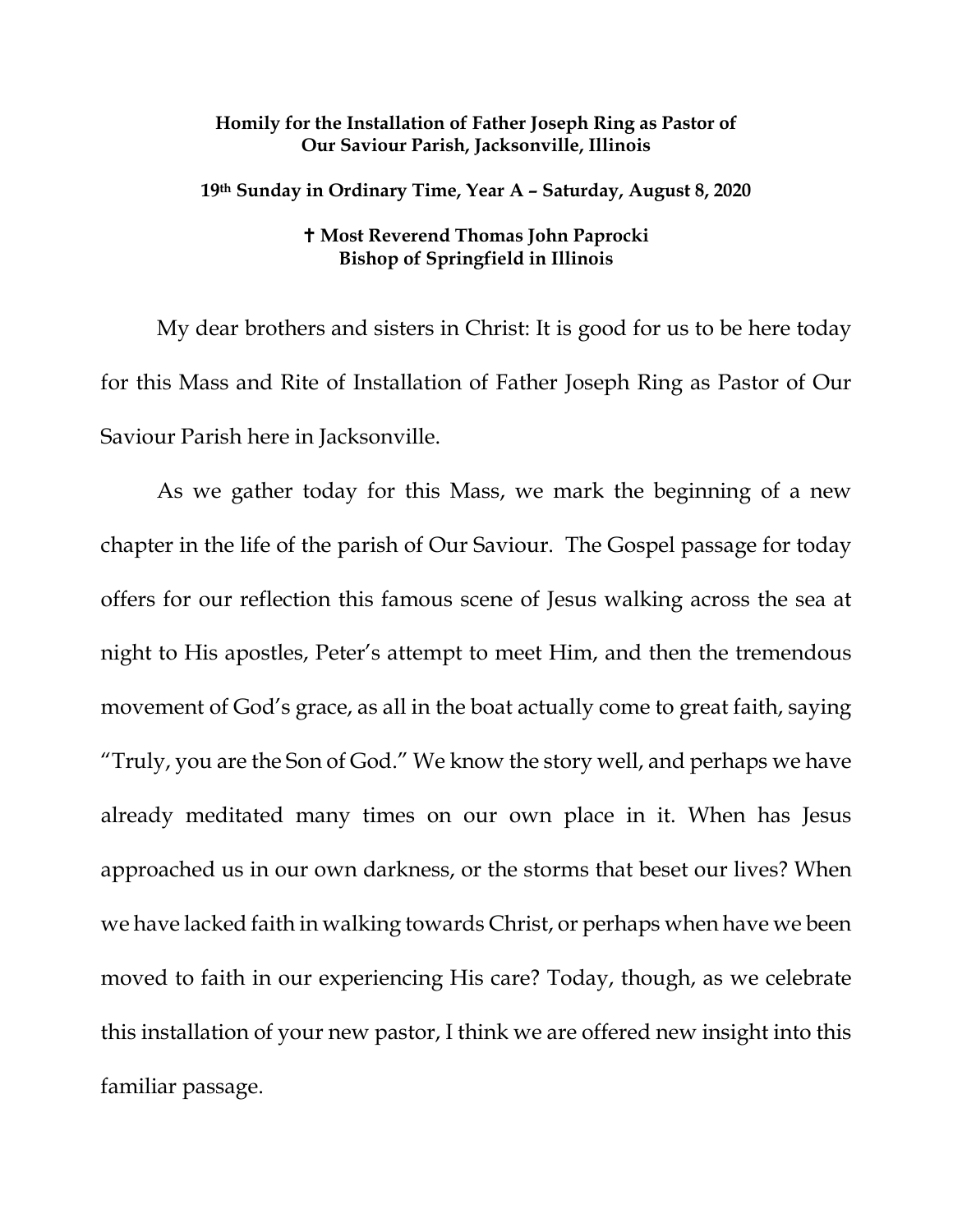Matthew tells us that as Jesus catches Peter, He chides him "O you of little faith, why did you doubt?" But I think this small remonstration of Peter is actually one of great hope to all of us. We too, in our own lives, constantly face the reality that our faith is weak. We sometimes fear letting Christ into particular places in our hearts because we do not know what He will ask of us. We get distracted by the wind and waves that beset us in the daily work and pressure of our own lives. We look around and perhaps feel like we, our society, or our world is sinking beneath the waves. Yet we need not have the faith to conquer all those obstacles at once, only enough to call out "Lord, save me!" If we say that prayer from our hearts at every moment of fear or doubt, we need not worry about the sufficiency of our faith, Christ will make up for our lack in His abundant love.

I offer the same reflection to your new pastor. Father Joseph Ring was ordained in 1988, and was a parochial vicar at St. Mary's in Taylorville from 1988-1990 and Little Flower Parish in Springfield until 1991. Then he was named pastor of Forty Martyrs in Tuscola until 1995, and St. Charles Borromeo in Charleston from 1995-2007. From 2003-2005 he was also the chaplain of the Newman Center at Eastern Illinois University in Charleston. From 2007-2012 he was both priest-moderator at Resurrection in Illiopolis and Pastor of St.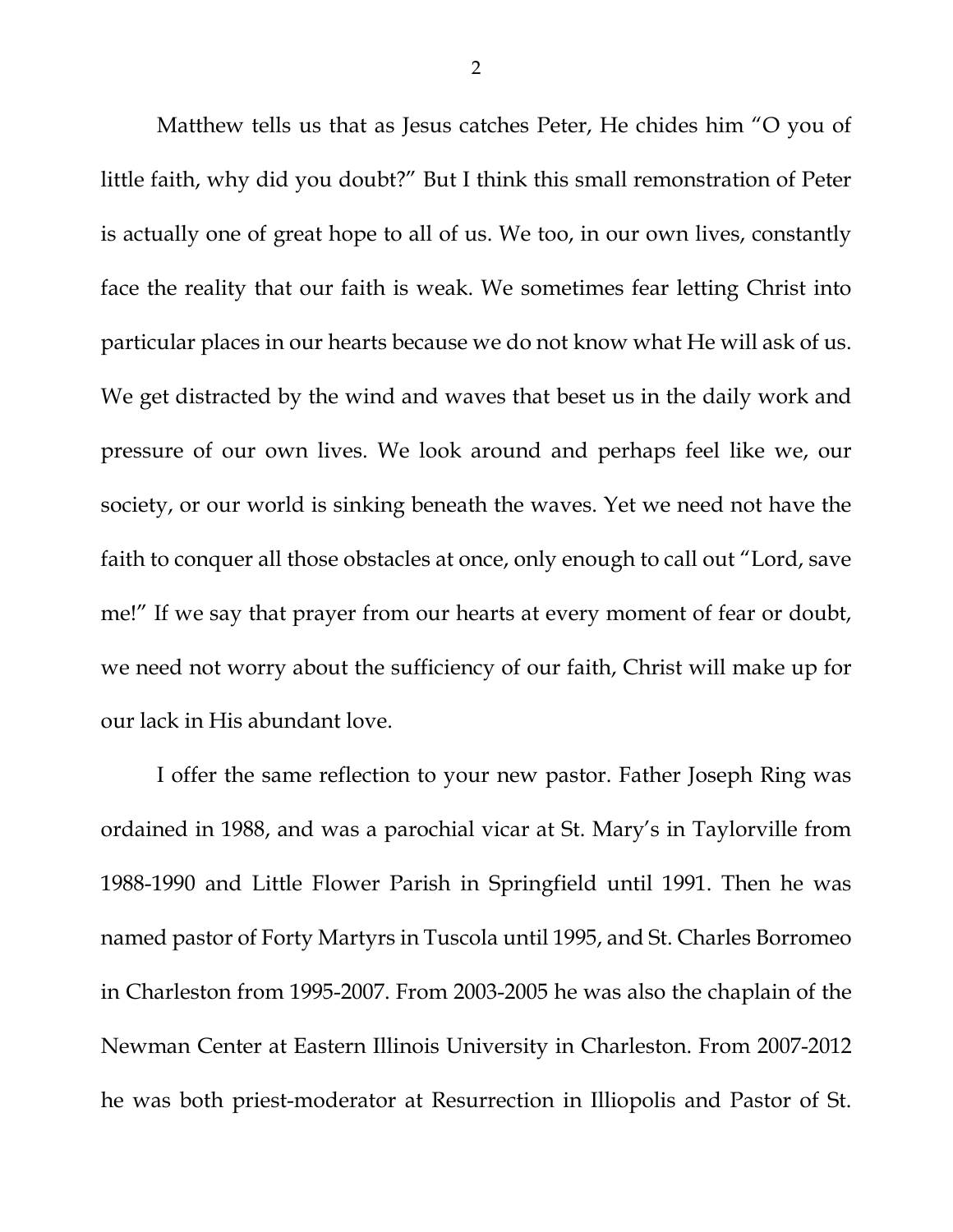James in Riverton, and then was pastor at Christ the King in Springfield until this summer. I also thank him for his service during some of those years on a diocesan level as our Vicar for Clergy, Director of Clergy Services, and Director for the Department for Pro-life Services, Charity and Justice.

May Our Lord's words today remind you that He is the true shepherd, and that today in a particular way *Christ* has entrusted you with the pastoral care of this parish, and you need fear nothing as long as you stay close to Him*.* 

Father Joe will be for all of you an *Alter Christus,* another Christ, shepherding your souls in the name of God, and in collaboration with me, your bishop, both of us as servants of the Lord. His role as pastor is above all to lead this parish closer to Christ, to assist Christ in His work of sowing the seed and raising children of the Kingdom. With these particular readings in mind, I urge him as he begins this new pastorate to *trust* in Christ, to entrust all that he does here to Jesus, who can then work His miracles through his prayers and efforts here at the Parish of Our Saviour.

I also wish to express my deep appreciation to Father Tom Meyer for his dedicated ministry as your Pastor for the past ten years. Our prayers go with him in his new assignment as Pastor at Blessed Sacrament Parish in Quincy.

3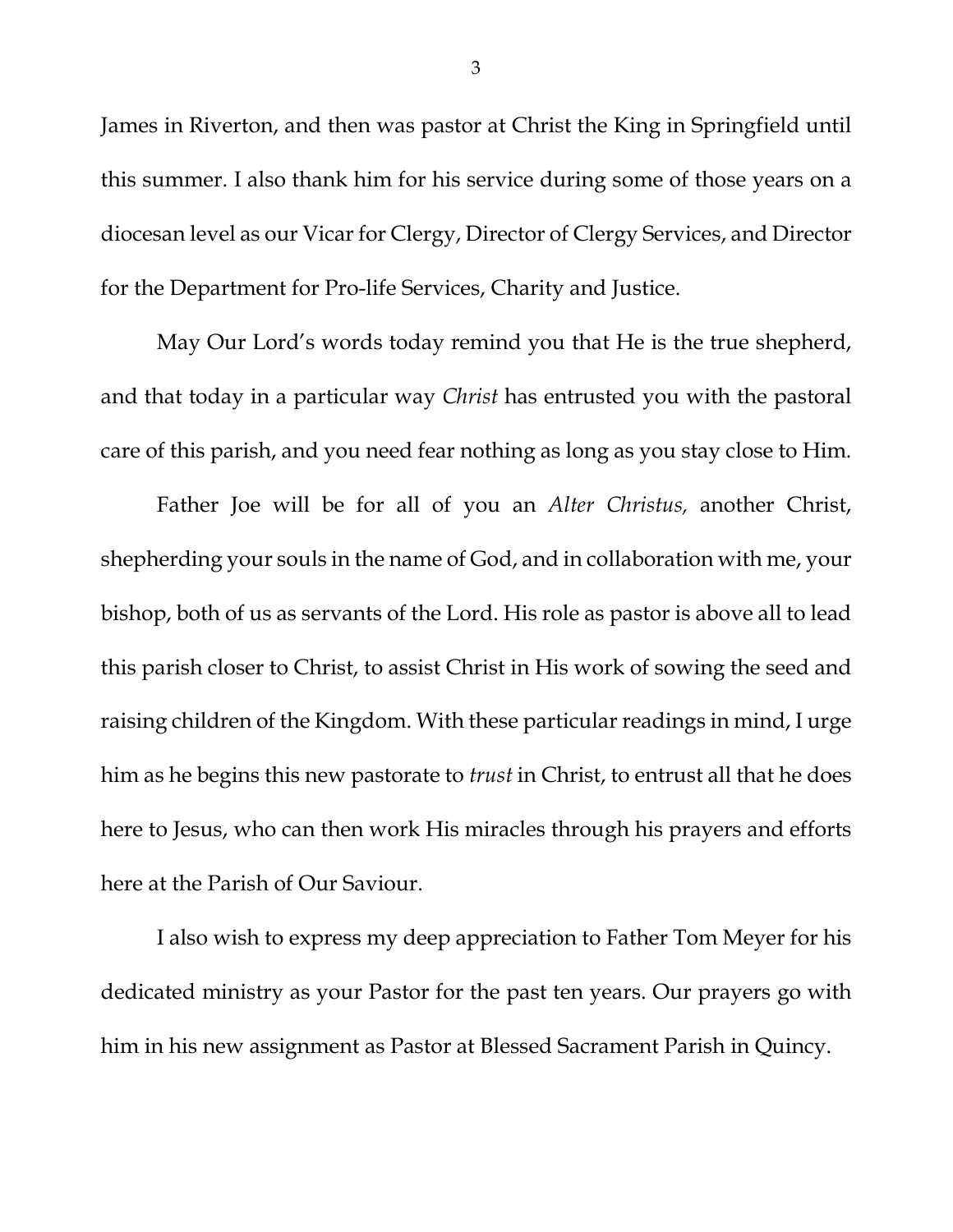Father Joe Ring will serve you as pastor as we continue forward into this Third Millennium of Christianity, so I think it is fitting to call to mind a theme suggested by our late Holy Father, the Great Pope Saint John Paul II, in his Apostolic Letter, *Novo Millennio Ineunte*, "On Entering the New Millennium," which I quote as follows (nos. 30-31): "First of all, I have no hesitation in saying that all pastoral initiatives must be set in relation to holiness."

We grow in holiness by following Jesus as His disciples. Closely related to the notion of discipleship is the concept of stewardship. In the First Letter of St. Peter, he writes of stewardship in these words: "As each one has received a gift, use it to serve one another as good stewards of God's varied grace."[1](#page-6-0) The prophet Micah put different words on this same truth: holiness is "to do justice … love kindness … and walk humbly with your God."

In the Fall of 2015, I published my second pastoral letter, entitled, *Ars Crescendi in Dei Gratia*, Latin for "The Art of Growing in God's Grace." In it, I wrote, "The art of growing in God's grace is the key to growth in the Church. Building a culture of growth in the Church starts with inviting people to experience the love of Jesus Christ."

4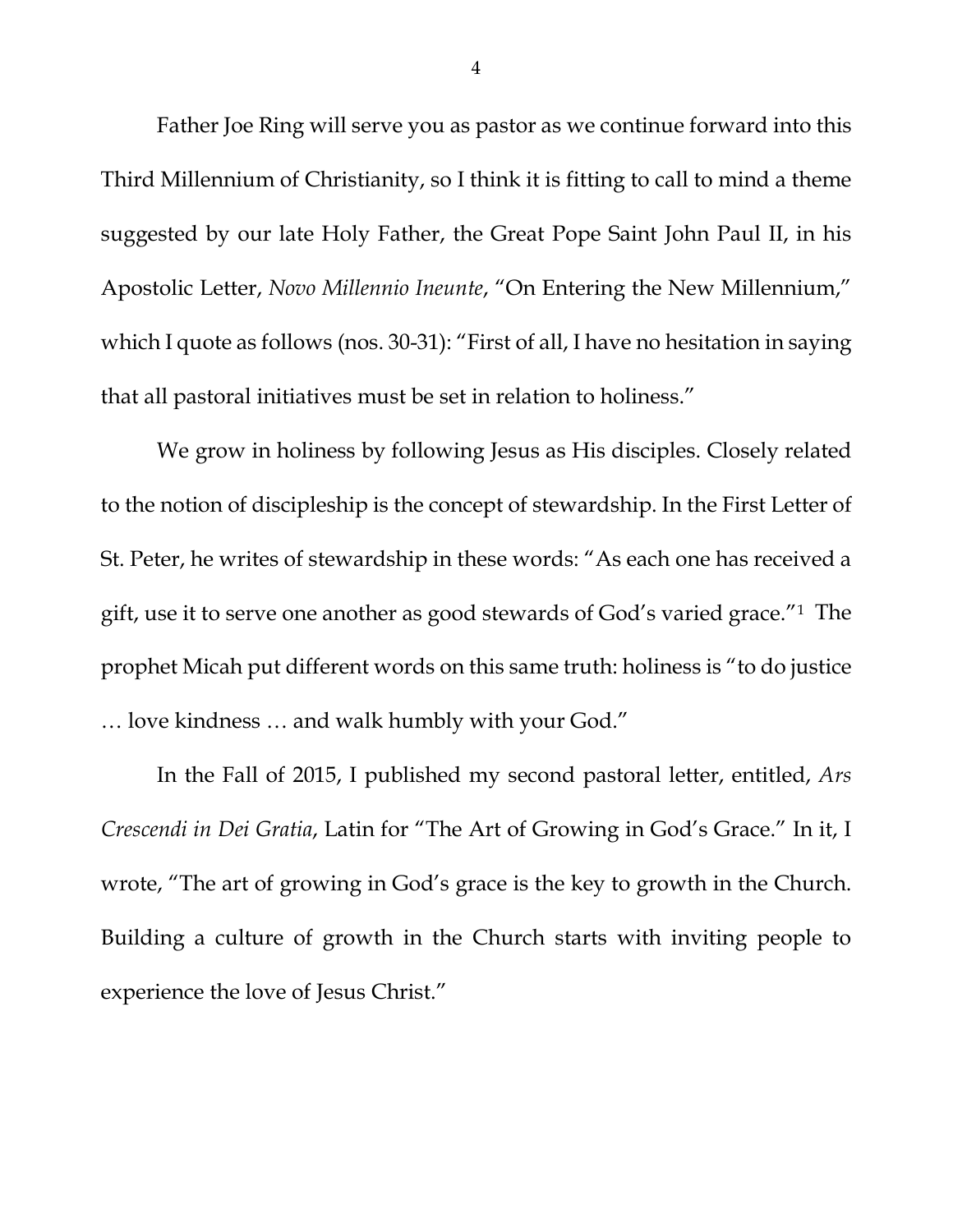In 2017 we concluded our Fourth Diocesan Synod, in which we focused on discipleship and stewardship. In addition to the clergy and consecrated religious who participated, delegates from each of our 129 parishes in this Diocese voted overwhelmingly to adopt a dozen declarations intended to set the direction and tone for the pastoral ministry of this local Church for at least the next ten years.

The first of these declarations proclaims a new mission statement for all of us as members of this Diocese: "The mission of the Roman Catholic Diocese of Springfield in Illinois is to build a fervent community of intentional and dedicated missionary disciples of the Risen Lord and steadfast stewards of God's creation who seek to become saints. Accordingly, the community of Catholic faithful in this diocese is committed to the discipleship and stewardship way of life as commanded by Christ Our Savior and as revealed by Sacred Scripture and Tradition."

To further this mission, the Diocese of Springfield in Illinois is committed to implementing the Four Pillars of Discipleship and Stewardship, namely, **hospitality, prayer, formation,** and **service**. In other words, we will **invite** people proactively to join us in prayer, especially Sunday Mass; we will **provide** well-prepared celebrations of the sacraments and other occasions for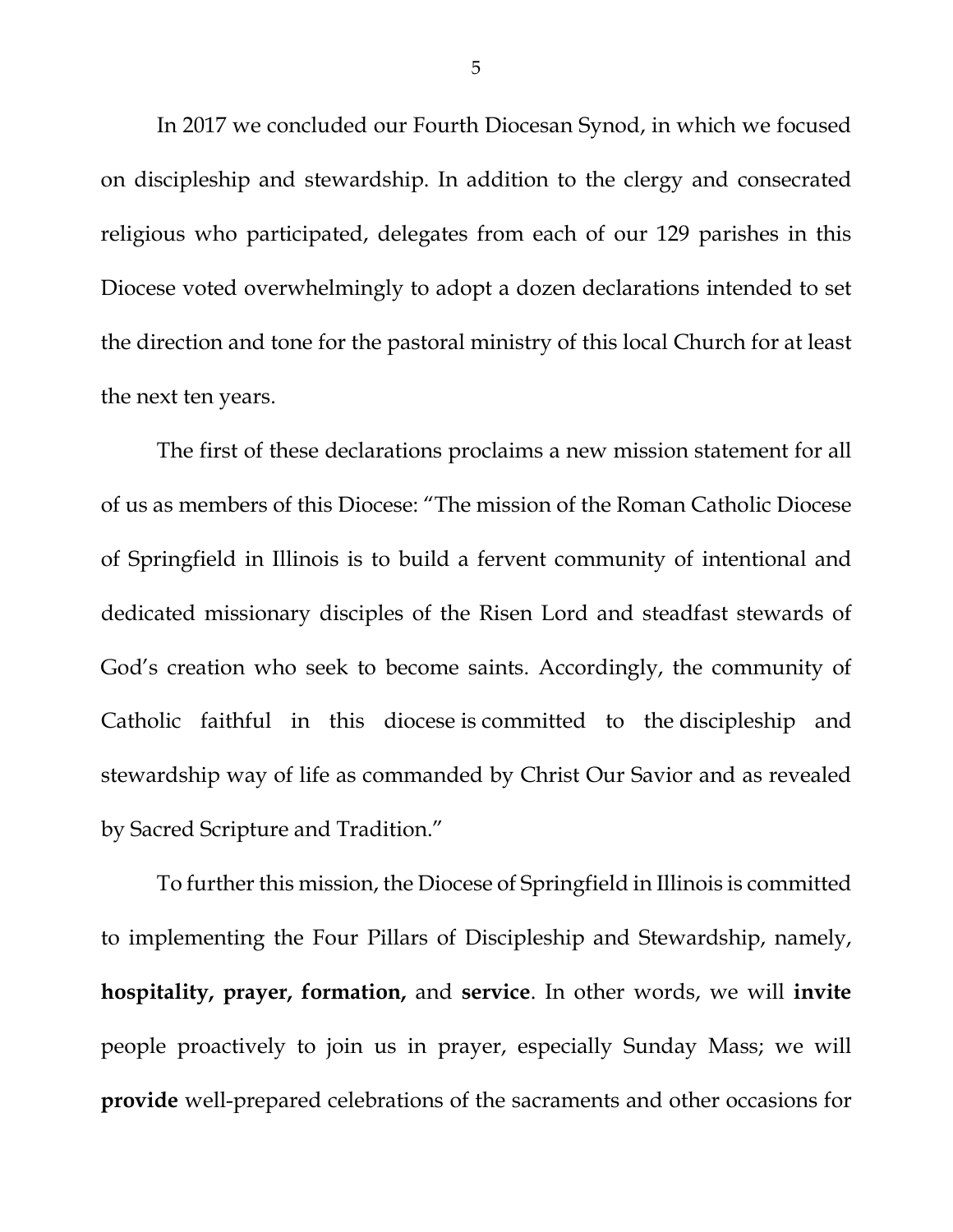**prayer** as signs of hope and paths of grace to heaven; we will **study** the Bible and **learn** more about Jesus and our Catholic faith; and we will **serve** each other, especially those in need, by practicing charity and justice.

Through prayer, discernment, and consultation with others, it has become evident that the Lord is inviting us to embrace more fully our call to discipleship out of which necessarily follows a life of stewardship[.2](#page-6-1)

Stewardship recognizes that everything we have comes from God. Stewardship from God's perspective is that He has given us gifts to be used not just selfishly for ourselves, but to be shared with others. Becoming a disciple means making an intentional decision to accept the Lord's call to follow Him and live the discipleship and stewardship way of life.

Thanks to the leadership of Father Meyer, your parishes have already begun to take steps to implement the goals of our Diocesan Synod. A key group that is essential to this plan for growth is the priests of our diocese, especially our pastors. But they cannot do this alone. They need the help and cooperation of all parishioners. To be able to put into practice the mission of Jesus, we need to be part of a team supporting each other.

I pray that all of you will work with Father Ring in seeking to be intentional disciples of the Lord and good stewards of the gifts entrusted to us

6